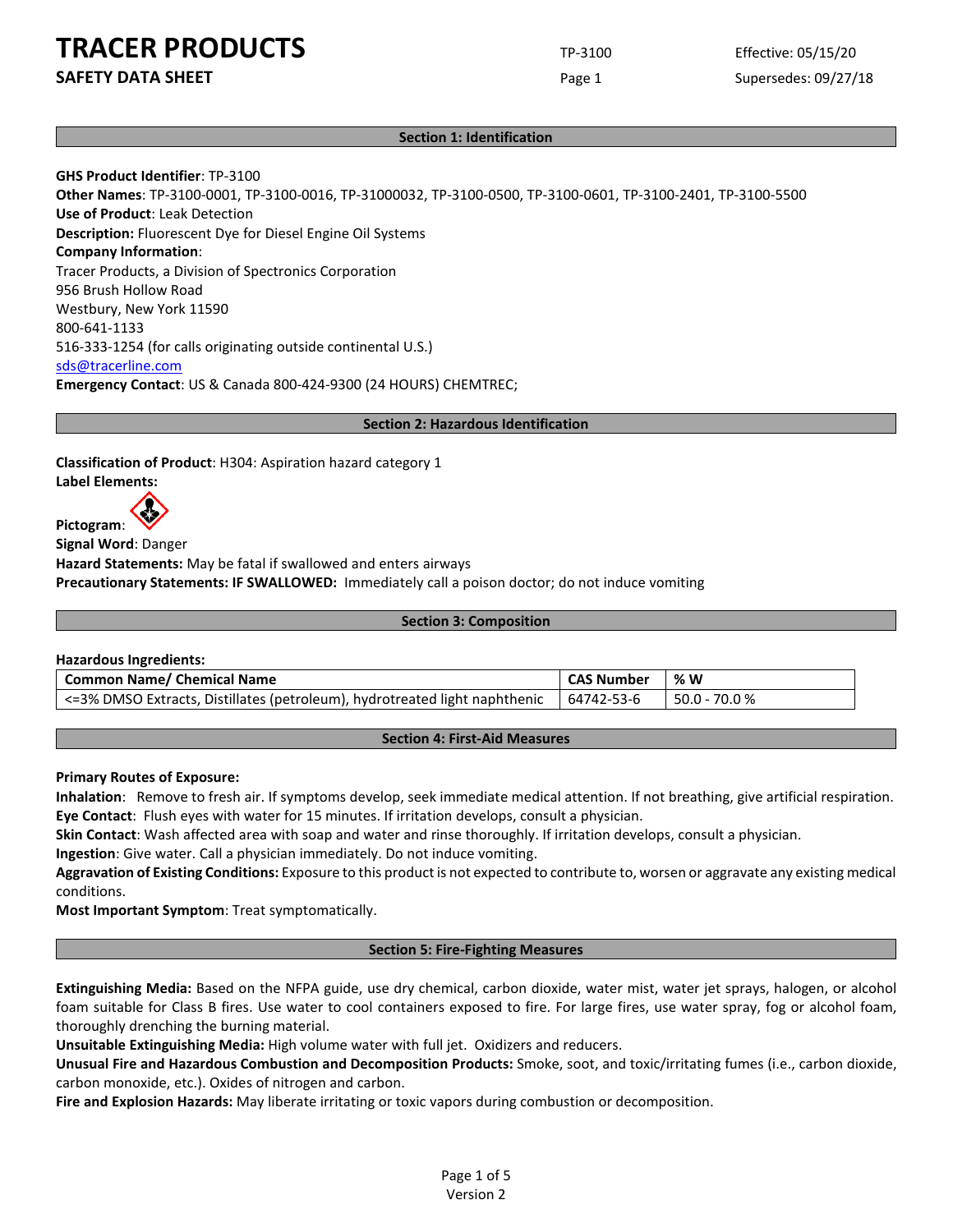**SAFETY DATA SHEET** SUPERFOUR CONSIDERING Page 2 Supersedes: 02/16/18

**Fire-Fighting Procedures/Equipment:** Fire fighters and others who may be exposed to the products of combustion should be equipped with NIOSH-approved, positive-pressure, self-contained breathing apparatus (SCBA) and full protective clothing. Water can be used to cool and protect containers and surroundings.

### **Section 6: Accidental Release Measures**

### **Non-Emergency Personnel**:

General Advice: Avoid inhalation and contact with skin, eyes, or clothing. Wash hands and face before eating, drinking, or using tobacco products.

Personal Protective Equipment Needed: Wear impervious gloves, shoes, and protective clothing

## **Emergency Personnel**:

Suitable Protective Gear: Wear impervious gloves, shoes and protective clothing.

Unsuitable Protective Gear: Not Applicable

**Environmental Precautions**: Prevent any contamination of local soils and water supply. Prevent ground water infiltration or any ground penetration. Avoid the spreading or entering into watercourses by using sand, soil, or other types of barriers. If contamination into water course or sewage system, alert appropriate authorities.

## **Containment/Clean-up Methods**:

Containment & Recovery of Product: Contain with absorbent material, such as clay, soil, universal binding medium, or any commercially available absorbent. Shovel reclaimed dye and absorbent into a recovery or salvage drums for disposal. For larger spills, transfer to a salvage tank for recovery or safe disposal. Any residues should be treated like a small spill. This is not a RCRA hazardous waste per Title 40 CFR 261. Stop material from contaminating soil, or from entering sewers or bodies of water. For larger spills, transfer to a salvage tank for safe recovery/disposal. Residues are treated as small spills.

Disposal**:** Either incinerate or land fill in accordance with applicable local, state and federal regulations.

## **Section 7: Handling and Storage**

**Handling Precautions:** Use product only in well ventilated areas. Avoid breathing in mists or vapors from a heated product. Avoid formation of mists. Avoid heating product near flash point. Avoid prolonged or repeated contact with skin. Handle in ambient temperature.

**Storage Conditions:** Store in a cool, dry, well-ventilated area away from heat, ignition sources, and direct sunlight. Always keep containers tightly closed. Store away from oxidizing and reducing agents.

**Personal Hygiene:** Wash hands before breaks and at the end of the work day. Do not carry cleaning clothes used to absorb product in clothing. General hygiene measures for chemicals apply.

**Empty Container Precautions:** Do not reuse empty container for any purpose.

# **Section 8: Exposure Controls/Personal Protection**

# **Occupational Exposure Limits**:

| Component                   | Regulation                                                                                                      | <b>Type of listing</b> | Value      |
|-----------------------------|-----------------------------------------------------------------------------------------------------------------|------------------------|------------|
| <=3%<br>DMSO Extracts,      | OSHA Z-1                                                                                                        | <b>TWA Mist</b>        | 5 mg/m $3$ |
| (petroleum),<br>Distillates |                                                                                                                 |                        |            |
| hydrotreated light          |                                                                                                                 |                        |            |
| naphthenic                  |                                                                                                                 |                        |            |
|                             | ACGIH                                                                                                           | <b>TWA Inhalable</b>   | 5 mg/m $3$ |
|                             |                                                                                                                 | particulate matter     |            |
|                             | Further information: URT irr: Upper Respiratory Tract irritation; A4: Not classifiable as<br>a human carcinogen |                        |            |
|                             | OSHA PO                                                                                                         | <b>TWA Mist</b>        | 5 mg/m $3$ |

**Biological Exposure Limits**: No data available

**Engineering Controls/Ventilation**: Maintain airborne concentrations below the established exposure limits by providing adequate ventilation. General (dilution) ventilation should be acceptable. Additional local exhaust ventilation is recommended where dusts, mists or vapors may be released.

**Airborne Oil Mist Exposure Limits:** Mineral Oil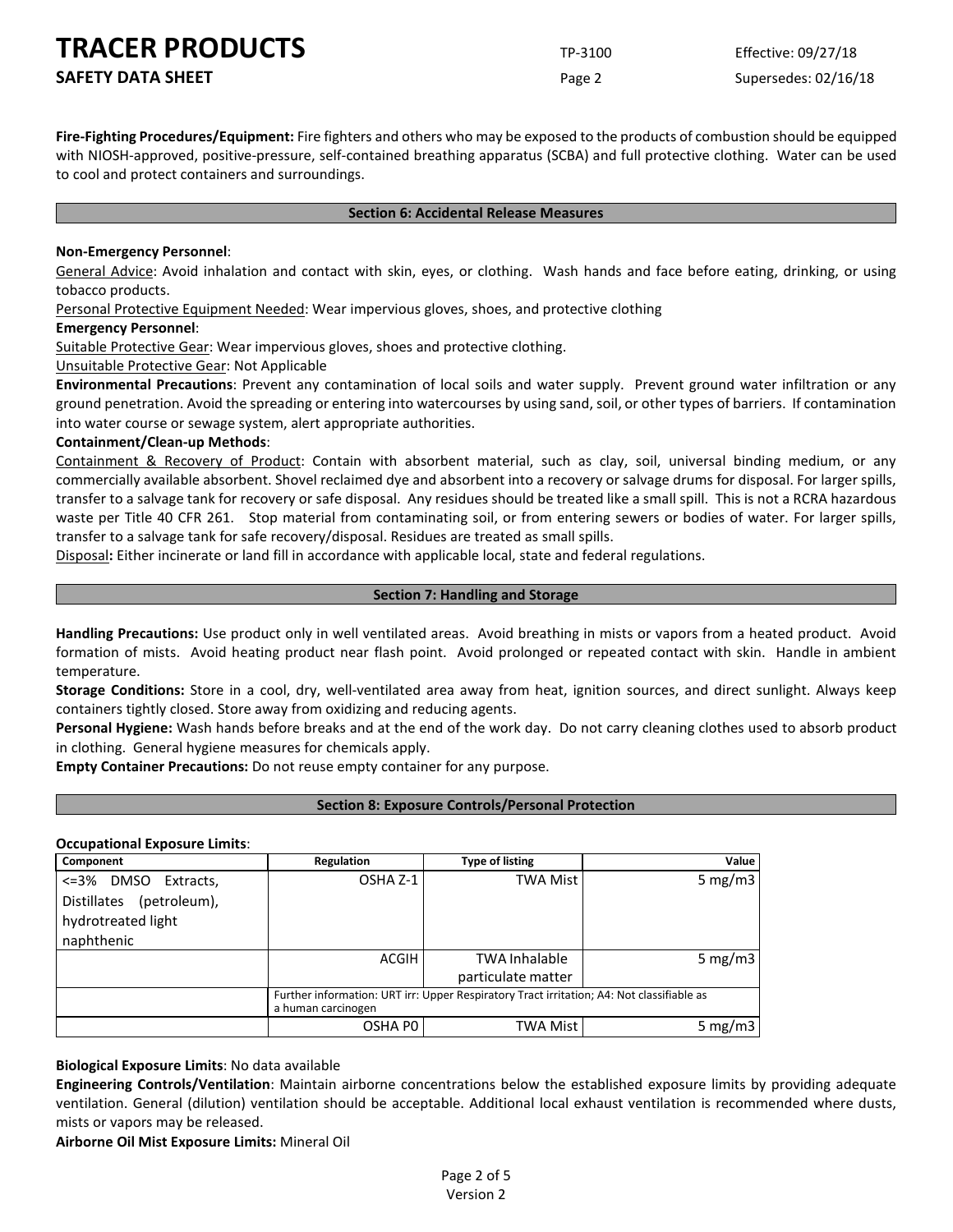**SAFETY DATA SHEET** SUPERFOUR CONSUMING THE Page 3 Supersedes: 02/16/18

# $ACGIH TLV:$  5mg/m<sup>3</sup>, 8 hr.

ACGIH STEL:  $10$ mg/m<sup>3</sup> OSHA PEL: mg/m<sup>3</sup>, 8 hr.

**Personal Protective Equipment**:

Respiratory Protection: Avoid breathing vapor and/or mist. If occupational exposure limits are exceeded wear NIOSH/OSHA approved equipment. Use a respiratory protection fitted with a combination filter A-P3 for short term use. High airborne concentrations may necessitate the use of self-contained breathing apparatus (SCBA) or a supplied air respirator. Respiratory protection programs must be in compliance with 29 CFR 1910.134.

Skin Protection: Wear protective clothing and appropriate impervious gloves.

Eye Protection: Wear safety goggles with peripheral coverage approved to EU Standard EN 166, AS/NZS 1337. An eye wash facility should be readily available.

Hand Protection: When in contact with material, be sure to use proper gloves approved to standards (Europe: EN 374, U.S.: F739, & AS/NZS: 2161). Gloves made from neoprene, nitrile or butyl rubber may provide suitable chemical protection.

Hygiene Measures: Wash thoroughly after handling, especially before eating, drinking, smoking, or using restroom facilities.

## **Section 9: Physical and Chemical Properties**

**Physical State**: Liquid **Appearance**: Dark red **Odor**: Mild **Odor Threshold**: No data available **pH**: No data available **Melting/ Freezing Point**: No data available **Boiling Range**: > 300° F (150° C) **Flash Point (PMCC)**: >200°F (>93.3°C) **Evaporative Rate**: No data available **Solid/Gas Flammability**: No data available **Upper/Lower Explosive Limit**: No data available **Vapor Pressure 68**° **F (20**° **C)**: <0.01 mmHg @ 20° C **Vapor Density (Air=1)**: No data available **Relative Density**: 0.888 **Solubility in Water**: Insoluble **Partition Coefficient: n-octanol/water**: No data available **Auto-ignition Temperature**: No data available **Decomposition Temperature**: >392° F (200° C) **Viscosity at 40<sup>o</sup>C**: 13.8 cSt **Viscosity at 100<sup>o</sup>C**: 2.9 cSt **Note:** The physical data presented above are typical values and should not be construed as a specification.

## **Section 10: Stability and Reactivity**

**Reactivity**: This product is non-reactive under ambient conditions

**Stability**: Stable under normal conditions of use. Can decompose slowly with localized heating over 300°C

**Conditions to Avoid**: High temperatures & a source of ignition. Toxic fumes may be released if product is heated above decomposition point.

**Incompatible Materials**: Strong Acids, Strong oxidizing agents, and Reducing agents

Hazardous Decomposition Products: In the event of combustion, CO and CO<sub>2</sub> will be formed.

**Hazardous Polymerization**: Will not occur

# **Section 11: Toxicological Information**

| Oral LD <sub>50</sub>       | Rat    | >5,000 mg/kg     |
|-----------------------------|--------|------------------|
| Dermal LD <sub>50</sub>     | Rabbit | >2,000 mg/kg     |
| Inhalation LC <sub>50</sub> | Rat    | 5.53 mg/l (mist) |
| Eye Irritation              | Rabbit | Not Irritating   |
| Skin Irritation             | Rabbit | Not Irritating   |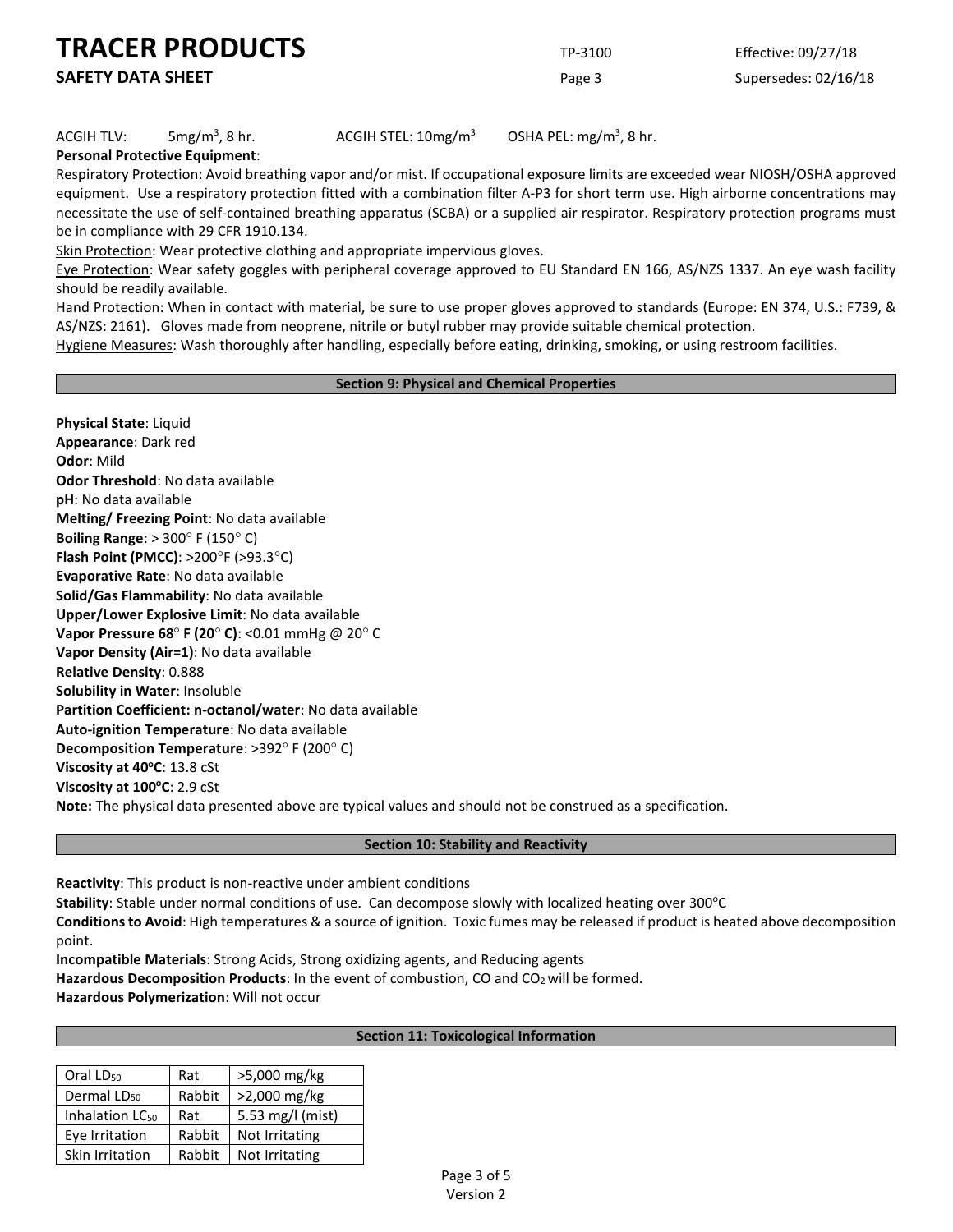**SAFETY DATA SHEET** SUPERFOUR Page 4 Supersedes: 02/16/18

**Carcinogenicity**: According to ACGIH, IARC, NTP, and OSHA, this product is not a hazardous carcinogen to humans. **Sensitization:** This product is not classified as a sensitizer **STOT-single exposure**: This product is not classified as a specific organ toxicant **STOT-repeated exposure**: This product is not classified as a specific organ toxicant **Genetic Toxicity:** This product is not classified as a genetic toxin **Aspiration Hazard**: This product is not classified as an aspiration hazard **Likely Routes of Exposure**: Eyes, skin and respiratory tract **Symptoms**: Eye Contact: May cause mild irritation Skin Contact: May cause mild irritation

Inhalation: May cause mild irritation Ingestion: May cause mild irritation

## **Section 12: Ecological Information**

### **Toxicity**:

| Fish $LL_{50}$ 96hr mg/l               | >5,500mg/l     |
|----------------------------------------|----------------|
| Crustacean LL <sub>50</sub> 96hr. mg/l | $> 1,000$ mg/L |
| Algae NOEL 72hr. mg/l                  | $>2.17$ mg/l   |

**Persistence & Degradability:** Readily biodegradable **Bioaccumulation Potential:** Does not readily bioaccumulate **Mobility in Soil**: No data available

# **Section 13: Disposal Considerations**

**General Statements:** Federal regulations may apply to empty container. State and/or local regulations may be different. **Disposal:** Recover or recycle if possible, otherwise, dispose of in accordance with all local, state, and federal regulations. Sewage disposal is discouraged

**Special Instructions:** Be sure to contact the appropriate government environmental agencies if further guidance is required. Do not remove labels from container until container is cleaned properly. Containers can be reused or disposed of by landfill or incineration if appropriate to local law. Water with cleaning agents is required

**Hazardous Waste Number:** Not a RCRA hazardous waste

# **Section 14: Transportation**

**General Comments**: This product is not classed as hazardous or regulated for transport under 49 CFR, IATA/ICAO, or IMDG **49 CFR:**

**DOT Shipping Name:** Not Regulated **DOT Label:** Not Applicable **DOT Identification No.:** Not Applicable; Nonregulated shipments by air under 49 CFR, IATA/ICAO AND IMO **UN Proper Shipping Name:** Not Applicable **Transport Hazard Class:** Not Applicable **Packing Group:** Not Applicable **Classification Code:** Not Applicable **Transport by Road/Rail (ADR/RID): Environmental Hazard:** Not Applicable **Tunnel Restriction Code:** Not Applicable **Transport by Sea (IMDG): Marine Pollutant:** Not Applicable **Environmental Hazard:** Not Applicable **Transport by Air (IATA): Special Precautions for User:** Unless otherwise specified, general measures for safe transport must be followed

Page 4 of 5 Version 2